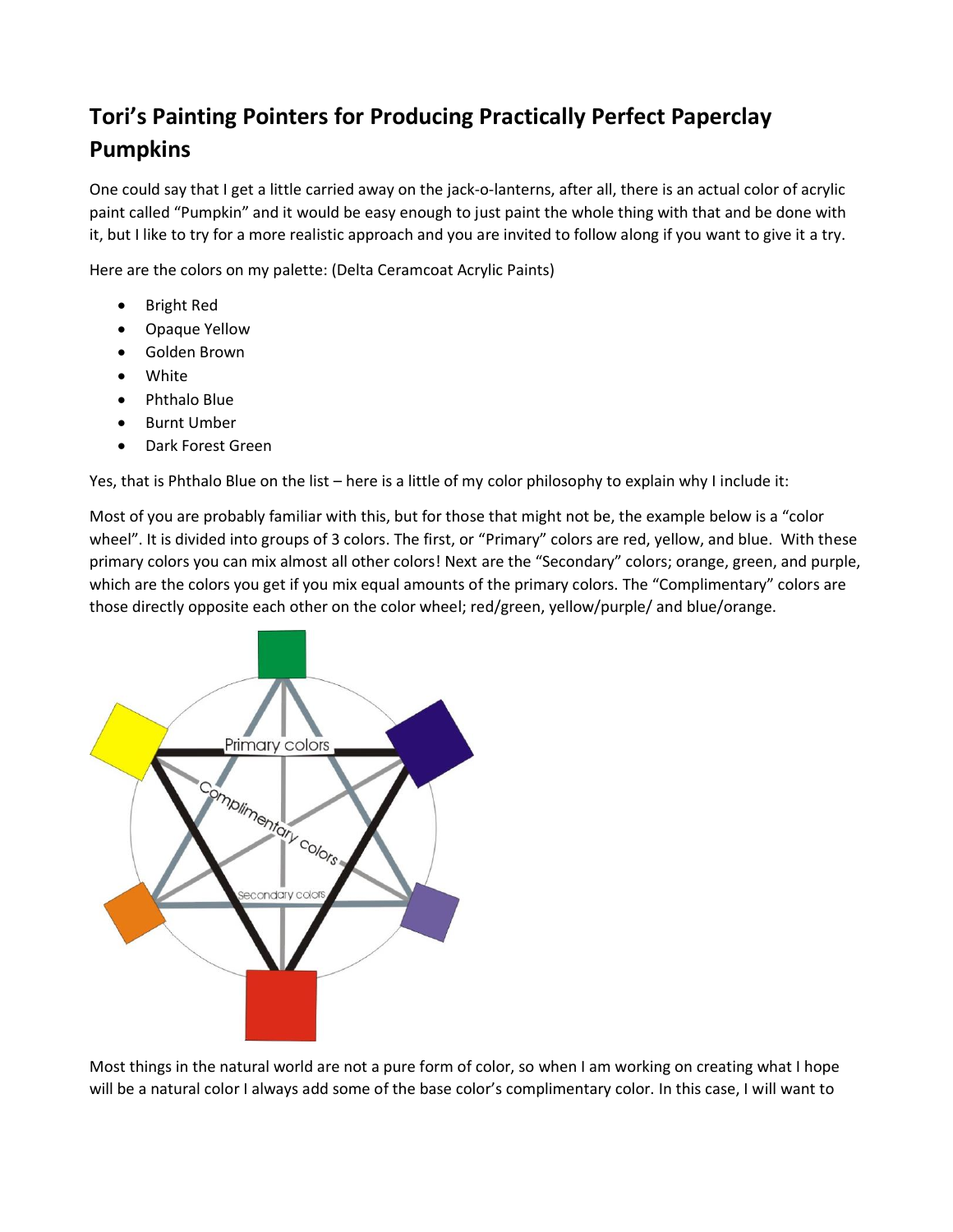add blue to the orange of the pumpkin. If I were painting an apple, I would add green to the red (and so many of them have both of those colors visible together on them as well!).

## **Here is how I paint the jack-o-lanterns:**

Start by mixing a base color for the pumpkin with 1 part red to 2 parts yellow (for one pumpkin/lantern, 9 drops red and 18 drops yellow is a good amount to start with). Then add a TINY amount of phthalo blue (mix red and yellow and just barely dip one edge of the paintbrush into the phthalo blue, then mix into orange). Phthalo blue is a very strong color, so a small amount will do. If you get too much blue in the mixture you may end up with brown instead of pumpkin orange. If that happens just add some more yellow and red to the paint mixture to fix it.



This is a photo of the difference between pure orange (on the left), and orange with blue mixed in (on the right). I had a hard time trying to get the colors to show up accurately on the digital photo, but trust me, the color on the right is a much more natural pumpkin color! You'll just have to try it to see how much better the color looks with the addition of its complimentary color.

Now I have a puddle of basic pumpkin color, hereinafter referred to as the "base color". I'll work from this for all of the other colors, starting with the color for the inside of the pumpkin. To create that I'll pull some paint away from the base color puddle and add in 4 or 5 drops of yellow, 1 drop golden brown, and 4 or 5 drops white. In this instance, it's better to get the mixture too light rather than too dark, since for a miniature jack-olantern there is not going to be much actual light coming in from the front (if I'm adding an LED to the jack, I may add a bit more yellow and golden brown if using a white or "cool white" color, or a bit more white paint if I'm using an amber light).

With this lighter color of paint mixed, I'll paint the inside of the pumpkin, making sure to also paint the edges of cut-out areas (and trying not to forget the top!).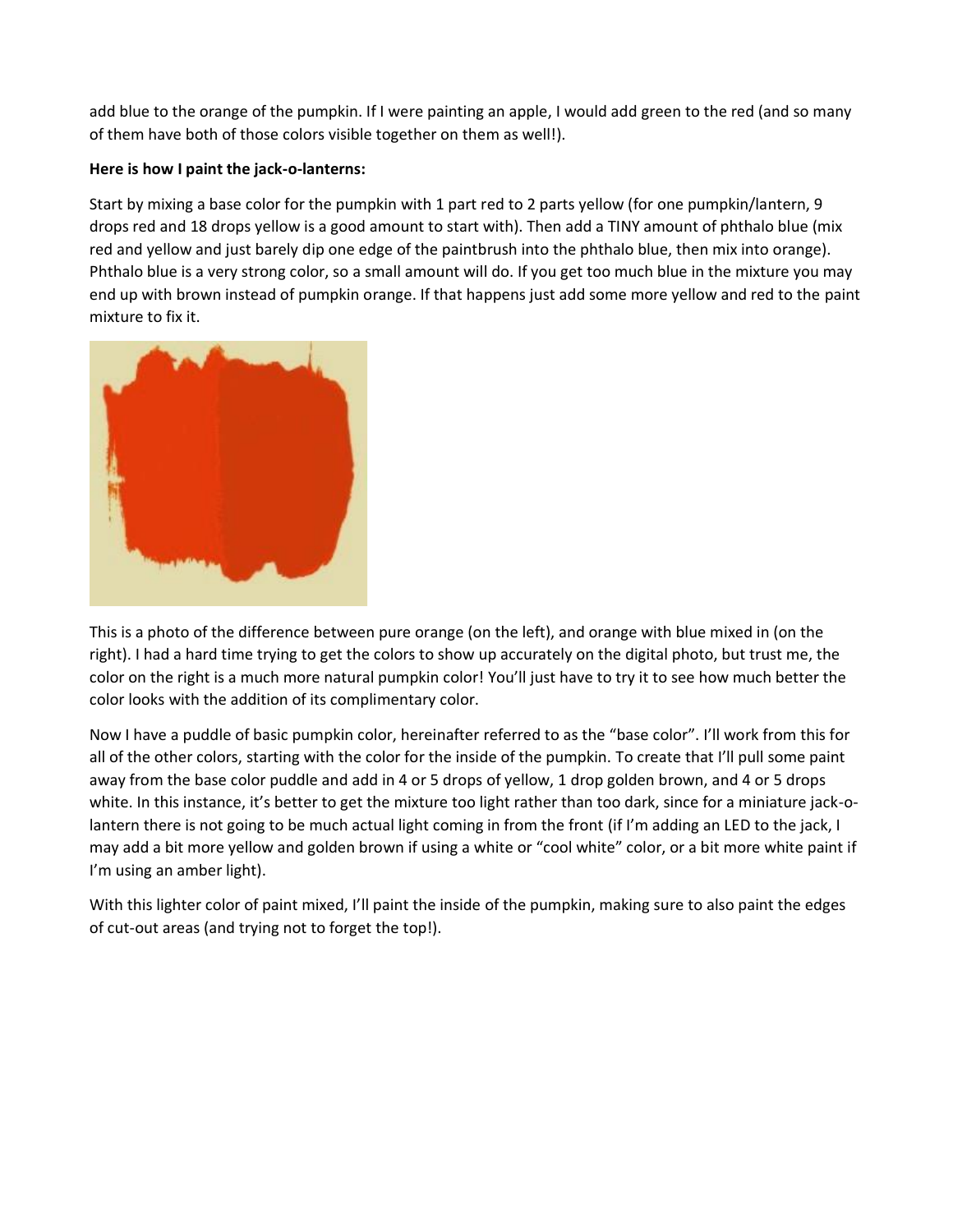

Next, I'll create another small puddle of paint with about 1 part burnt umber and a small amount of dark forest green, then pull in a bit of the base pumpkin color. I'll make a wash of this color and apply it to the stem. The wash works well because the thinned paint will be able to seep into all of the textured areas of the stem. I'll then go ahead and paint the outside of the pumpkin and top portion around the stem with my base color.

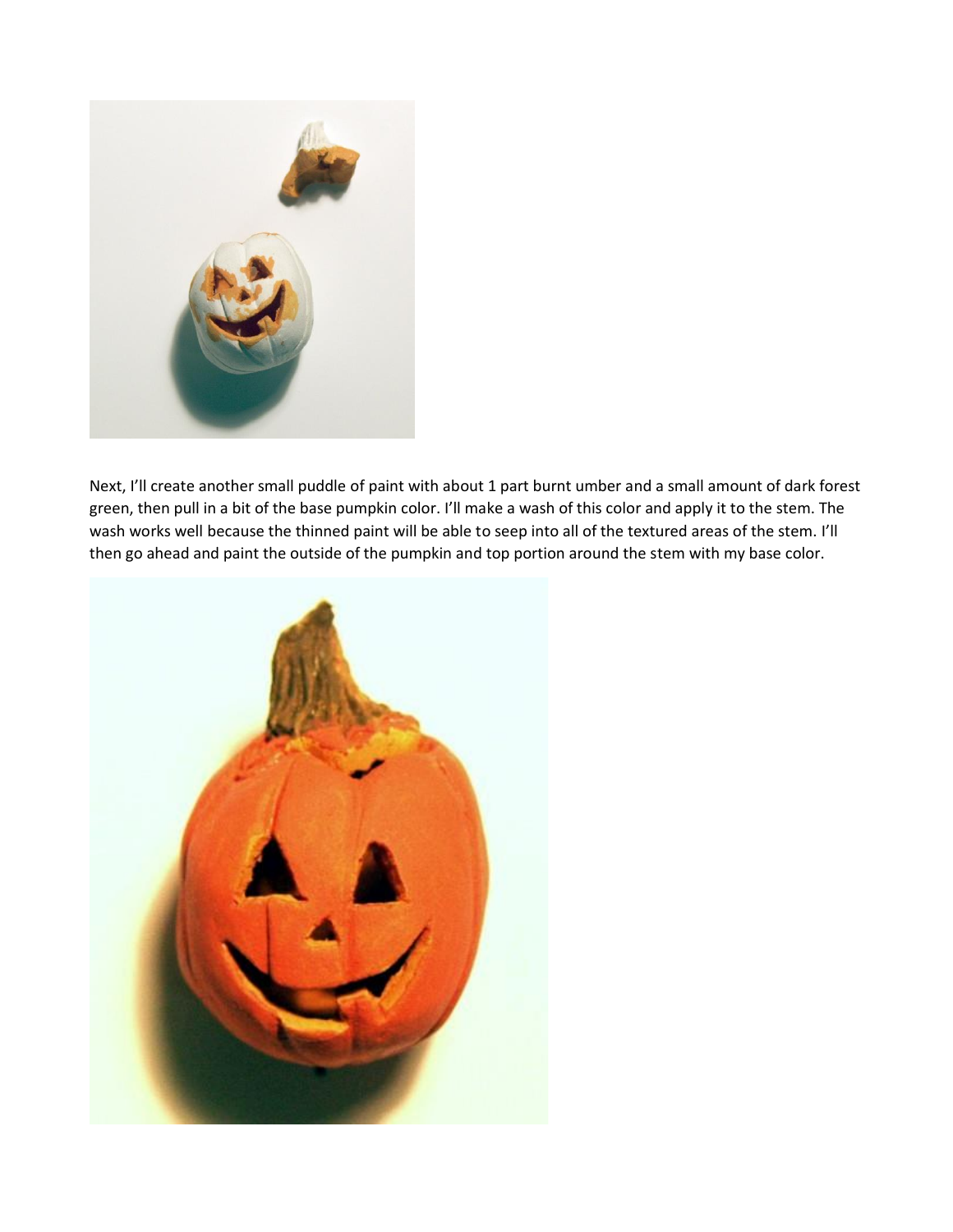After I've let the base and top piece dry, I'll brush a light wash of burnt umber of the entire jack-o-lantern, stem and all. This will deepen the colors, enhance the sculpting, and help blend the edges between the inside and outside colors.



When this layer of paint has dried to the touch and I can handle the jack again, I'll highlight the raised sections. I use a mixture of white and yellow with some of the base color pulled in. I want this layer to be quite light as I am just going to be using it as a wash. I dry brush the was ACROSS the pumpkin and stem just hitting the high spots/raised areas. It may seem like an oxymoron to "dry brush" a wash, but the way I do this is to create the wash, load the brush, then wipe most of it off on a cloth or paper towel before applying it to the pumpkin. If brush strokes are visible, I'll blend them in with a fingertip.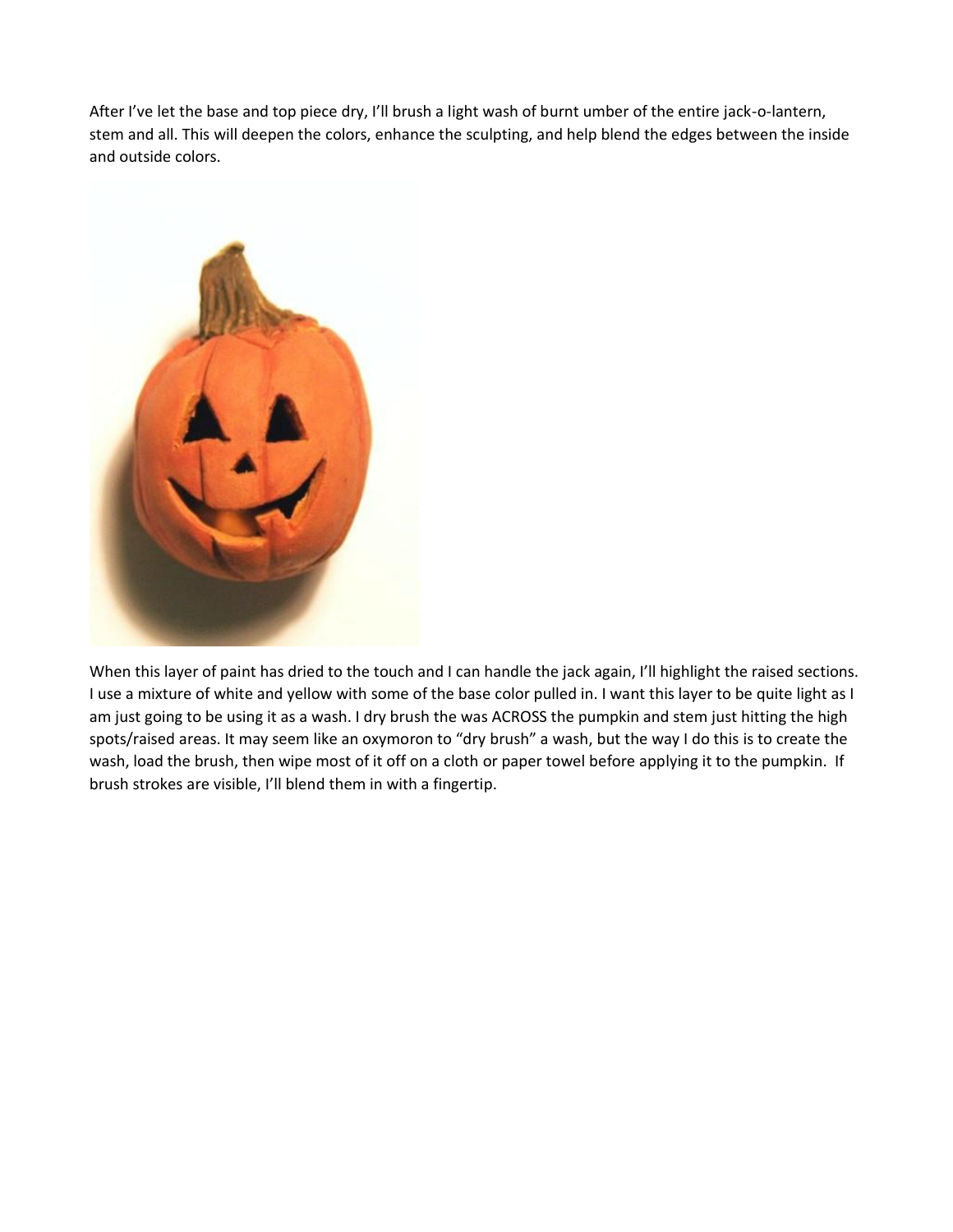

From here I'll go over jack once more with a very light wash of base color, dry brush the stem across the grain with a mixture of burnt umber and white, and then add a final light wash of burnt umber over the entire jacko-lantern. Well, this is not always entirely true – sometimes I will add a few more layers going back between the dark and light enhancements if I feel the pumpkin needs more age or character. Also, I love to paint.

When I'm satisfied with the paint effects, I allow the piece to dry thoroughly, then buff the pumpkin portion (not the stem) with a crumpled piece of brown paper bag until I achieve a soft sheen.

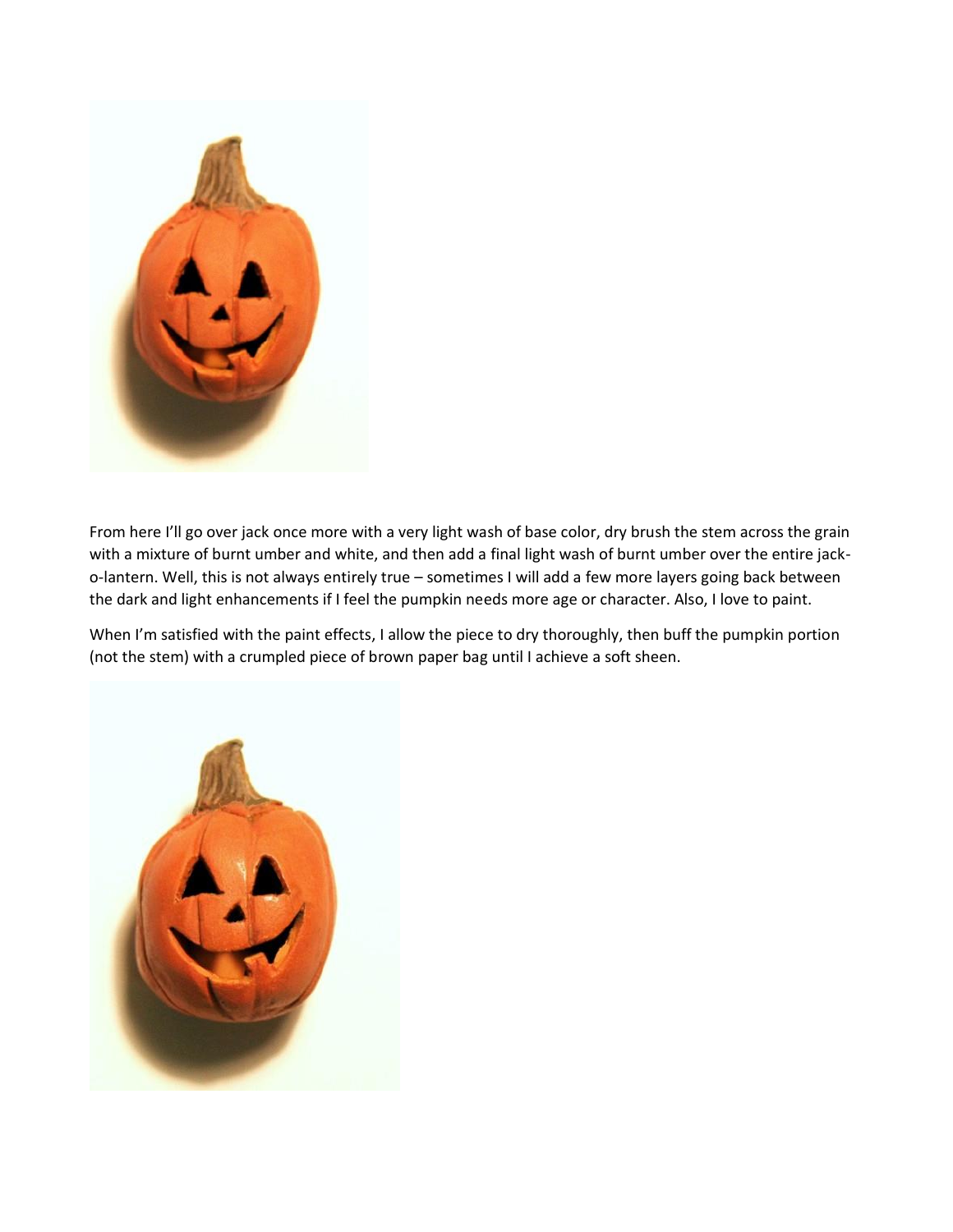